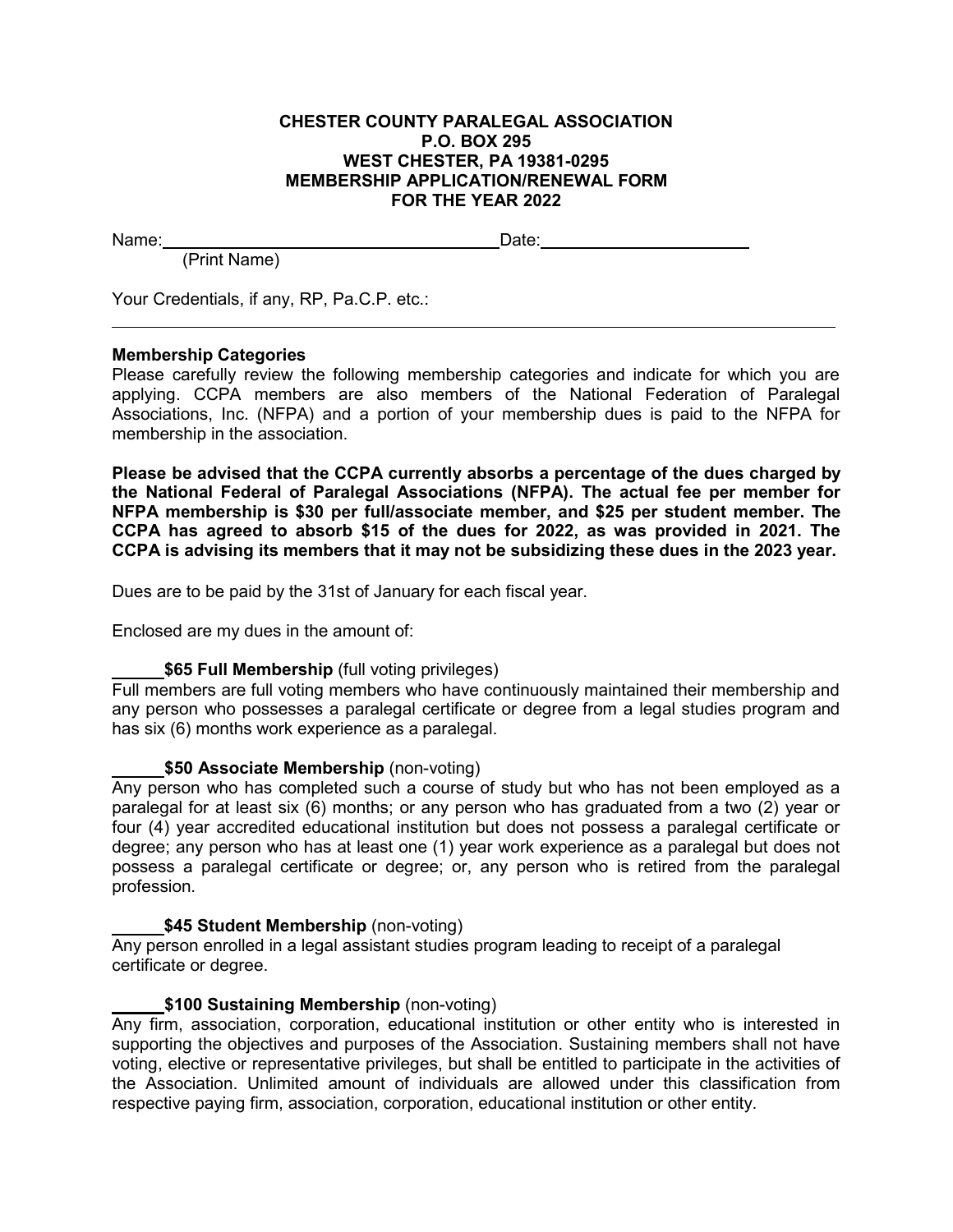Please make your check payable to the **Chester County Paralegal Association** and return it along with this completed Membership Application Form **to CCPA MEMBERSHIP CHAIR, PO Box 295, West Chester, PA 19381-0295.**

The membership year runs from January – December of each year. We are unable to pro-rate your membership fee. However, any Applications received after November 1 will include the following membership year.

Please complete the attached Membership Directory Information form providing at least one email address to assure you receive communications from the CCPA Board. If you list both a personal and work email, indicate at which address you would like to receive these communications. The Membership Directory will be updated for 2022 and we would like to have current information for all members. **Please also complete the brief survey so that the CCPA can consider ideas and suggestions from everyone for the coming year.**

We welcome your thoughts, ideas, comments and most importantly your participation in the CCPA.

Please contact us if you have any questions. Thank you.

Ann Marie Romani

Membership Chair [aromani@rccblaw.com](mailto:aromani@rccblaw.com)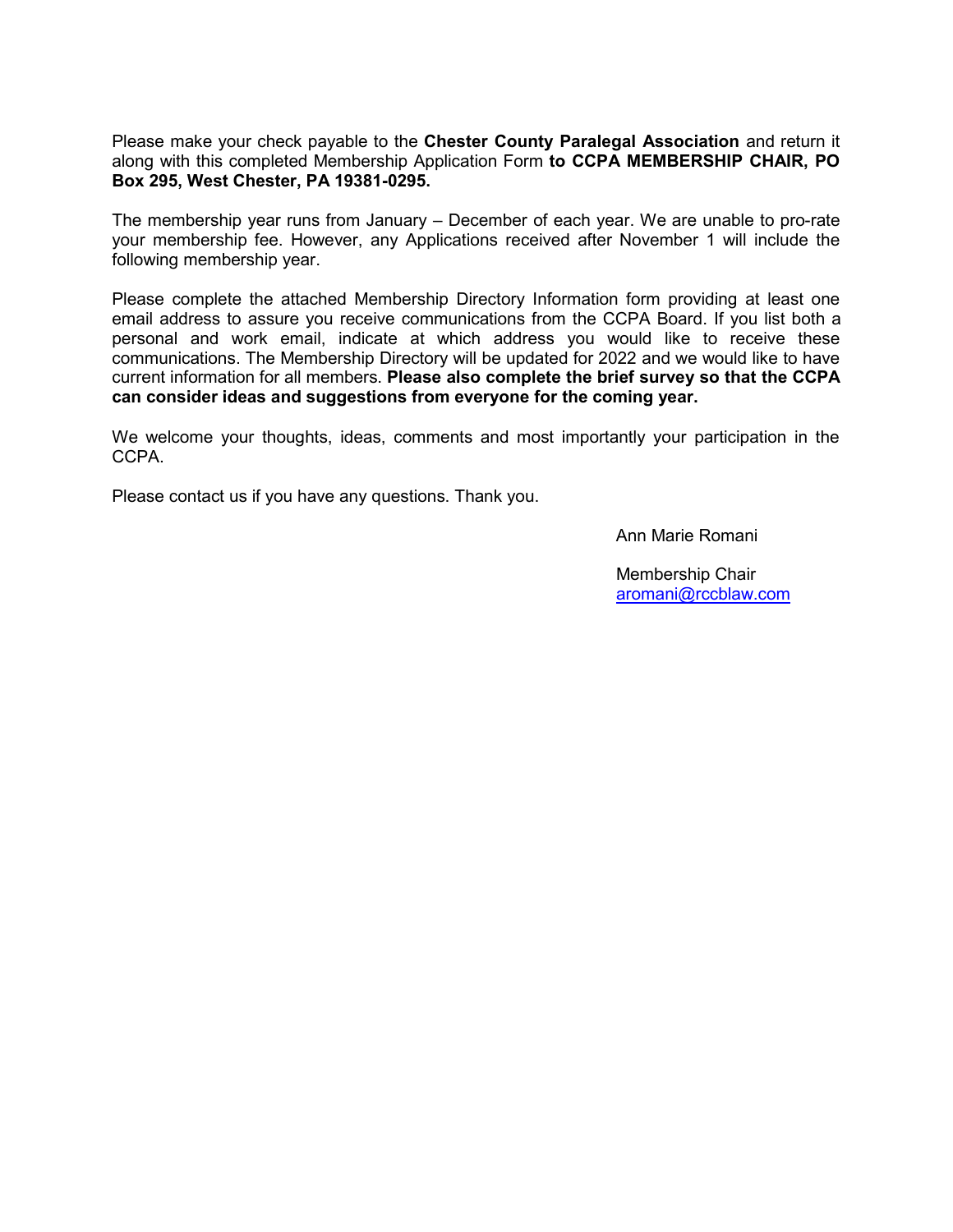| <b>FOR OFFICE USE:</b> |  |  |  |  |
|------------------------|--|--|--|--|
| Rec'd:                 |  |  |  |  |
| Pd. by:                |  |  |  |  |

## CHESTER COUNTY PARALEGAL ASSOCIATION **MEMBERSHIP DIRECTORY INFORMATION FOR 2022**

| Name:                                            |                                                                                                                                                    | <b>Business:</b><br>Address: |                                      |                                                                     |
|--------------------------------------------------|----------------------------------------------------------------------------------------------------------------------------------------------------|------------------------------|--------------------------------------|---------------------------------------------------------------------|
|                                                  |                                                                                                                                                    | Telephone:<br>E-mail:        |                                      | <u> 1989 - Johann Barn, amerikansk politiker (d. 1989)</u>          |
| <b>Employer:</b>                                 |                                                                                                                                                    | Personal:<br>Address:        |                                      |                                                                     |
|                                                  |                                                                                                                                                    | Telephone:<br>E-mail:        |                                      | <u> 1989 - Johann Stein, mars an deus Amerikaansk kommunister (</u> |
|                                                  |                                                                                                                                                    |                              |                                      | * Please indicate your preferred contact information                |
| <b>Specialty</b><br>areas of<br>law (if<br>any): |                                                                                                                                                    |                              |                                      |                                                                     |
| Are you interested in:                           | ________ Submitting articles to the Association's newsletter?<br>Serving as an officer in the Association?<br>Serving on the following committees: |                              |                                      |                                                                     |
|                                                  | <b>Continuing Legal Education</b><br><b>Newsletter</b>                                                                                             |                              | <b>Membership</b><br><b>Pro Bono</b> |                                                                     |
|                                                  | <b>Publicity</b><br><b>Job Bank</b><br>Website                                                                                                     |                              | <b>Fundraising</b><br><b>NFPA</b>    |                                                                     |
| <b>SURVEY</b>                                    | Please indicate your ideas and suggestions for the CCPA programs/activities which you would<br>like to see offered:                                |                              |                                      |                                                                     |
| <b>CLE Programs:</b>                             |                                                                                                                                                    |                              |                                      |                                                                     |
|                                                  | Topics for Speakers:                                                                                                                               |                              |                                      |                                                                     |
|                                                  |                                                                                                                                                    |                              |                                      |                                                                     |
|                                                  |                                                                                                                                                    |                              |                                      |                                                                     |